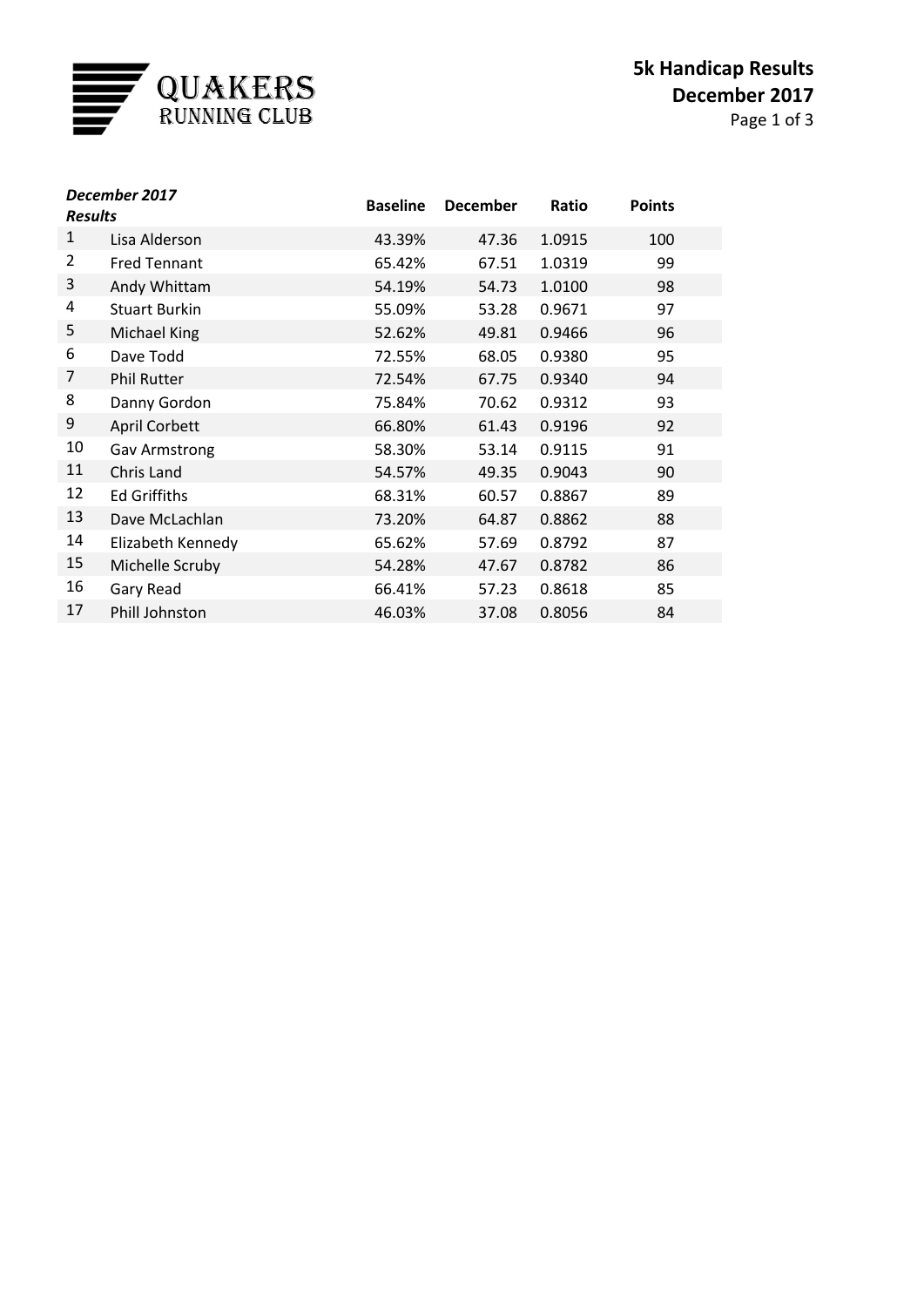

## **5k Handicap Results December 2017**

Page 2 of 3

| <b>Cumulative Scores</b><br>$\mathbf 0$<br>99<br>99<br>98<br>98<br>97<br>97<br>99<br>98<br>100<br>Lisa Alderson<br>$\mathbf{1}$<br>na<br>na                       | 885 |  |  |  |  |  |  |  |  |
|-------------------------------------------------------------------------------------------------------------------------------------------------------------------|-----|--|--|--|--|--|--|--|--|
|                                                                                                                                                                   |     |  |  |  |  |  |  |  |  |
|                                                                                                                                                                   |     |  |  |  |  |  |  |  |  |
| <b>Fred Tennant</b><br>92<br>96<br>$\mathbf 0$<br>96<br>79<br>$\Omega$<br>99<br>100<br>100<br>$\mathbf 0$<br>97<br>99<br>$\overline{2}$                           | 858 |  |  |  |  |  |  |  |  |
| 93<br>89<br>$\mathbf 0$<br>3<br>Andy Whittam<br>93<br>92<br>98<br>0<br>98<br>96<br>97<br>$\pmb{0}$<br>98                                                          | 854 |  |  |  |  |  |  |  |  |
| <b>Stuart Burkin</b><br>95<br>98<br>99<br>99<br>$\mathbf 0$<br>84<br>88<br>98<br>92<br>97<br>4<br>0<br>0                                                          | 850 |  |  |  |  |  |  |  |  |
| $\mathbf 0$<br>91<br>0<br>94<br>$\pmb{0}$<br>5<br>Dave Todd<br>87<br>92<br>87<br>96<br>92<br>94<br>95                                                             | 828 |  |  |  |  |  |  |  |  |
| 6<br>100<br>100<br>100<br>100<br>100<br>100<br>100<br>100<br>Karen Ann Dove<br>$\mathbf 0$<br>$\mathbf 0$<br>0<br>0                                               | 800 |  |  |  |  |  |  |  |  |
| 85<br>$\pmb{0}$<br>$\pmb{0}$<br>Ty Hankinson<br>79<br>80<br>82<br>85<br>80<br>88<br>90<br>88<br>0<br>7                                                            | 757 |  |  |  |  |  |  |  |  |
| <b>Ed Griffiths</b><br>81<br>78<br>81<br>80<br>75<br>$\mathbf 0$<br>86<br>81<br>$\mathbf 0$<br>0<br>89<br>8<br>90                                                 | 741 |  |  |  |  |  |  |  |  |
| 9<br><b>Michael King</b><br>66<br>73<br>89<br>78<br>$\mathbf 0$<br>0<br>82<br>80<br>81<br>85<br>96<br>na                                                          | 730 |  |  |  |  |  |  |  |  |
| 62<br>86<br>88<br>94<br>90<br>95<br>97<br>93<br>$\pmb{0}$<br>10<br>Richie Payne<br>$\mathbf 0$<br>$\mathbf 0$<br>0                                                | 705 |  |  |  |  |  |  |  |  |
| $\pmb{0}$<br>$\pmb{0}$<br>11<br>Peter Rowley<br>81<br>78<br>84<br>67<br>83<br>89<br>91<br>89<br>$\pmb{0}$<br>$\pmb{0}$                                            | 662 |  |  |  |  |  |  |  |  |
| 82<br>76<br>86<br>82<br>84<br>$\mathbf 0$<br>93<br>12<br>Danny Gordon<br>76<br>77<br>0<br>$\pmb{0}$<br>0                                                          | 656 |  |  |  |  |  |  |  |  |
| 0<br>13<br><b>Grainne Duffy</b><br>77<br>86<br>85<br>74<br>72<br>81<br>0<br>86<br>89<br>$\pmb{0}$<br>$\pmb{0}$                                                    | 650 |  |  |  |  |  |  |  |  |
| 60<br>$\mathbf 0$<br>69<br>61<br>0<br>79<br>75<br>80<br>0<br>85<br>14<br>Gary Read<br>61<br>79                                                                    | 649 |  |  |  |  |  |  |  |  |
| $\mathbf 0$<br>$\pmb{0}$<br>15<br>76<br>66<br>$\pmb{0}$<br>76<br>77<br>87<br>93<br>77<br>86<br>$\pmb{0}$<br>Dave Jones                                            | 638 |  |  |  |  |  |  |  |  |
| Lisa Jenkins<br>95<br>91<br>96<br>95<br>93<br>97<br>16<br>$\mathbf 0$<br>0<br>0<br>0<br>0<br>0                                                                    | 567 |  |  |  |  |  |  |  |  |
| 17<br><b>Emily Beaumont</b><br>97<br>97<br>$\pmb{0}$<br>$\mathbf 0$<br>82<br>91<br>$\pmb{0}$<br>$\mathbf 0$<br>$\mathbf 0$<br>99<br>$\pmb{0}$<br>100              | 566 |  |  |  |  |  |  |  |  |
| 84<br>90<br>95<br>99<br>95<br>96<br>18<br>David Ledgerwood<br>$\mathbf 0$<br>0<br>0<br>0<br>0<br>0                                                                | 559 |  |  |  |  |  |  |  |  |
| $\mathbf 0$<br>$\mathbf 0$<br>$\mathbf 0$<br>$\mathbf 0$<br>19<br>Rebecca Howard<br>84<br>97<br>$\mathbf 0$<br>95<br>91<br>84<br>89<br>0                          | 540 |  |  |  |  |  |  |  |  |
| 91<br>83<br>85<br>88<br>$\mathbf 0$<br>88<br>88<br>20<br>Dave McLachlan<br>0<br>$\pmb{0}$<br>0<br>$\boldsymbol{0}$<br>0                                           | 523 |  |  |  |  |  |  |  |  |
| Rob Gillham<br>0<br>21<br>$\mathbf 0$<br>67<br>75<br>71<br>68<br>80<br>78<br>$\pmb{0}$<br>$\mathbf 0$<br>80<br>0                                                  | 519 |  |  |  |  |  |  |  |  |
| $\mathbf 0$<br>79<br>86<br>93<br>90<br>22<br>Chris Land<br>0<br>$\mathbf 0$<br>0<br>64<br>85<br>0<br>0                                                            | 497 |  |  |  |  |  |  |  |  |
| 87<br>$\pmb{0}$<br>$\pmb{0}$<br>0<br>23<br>Lee Morris<br>$\mathbf{0}$<br>73<br>72<br>78<br>94<br>$\pmb{0}$<br>91<br>$\pmb{0}$                                     | 495 |  |  |  |  |  |  |  |  |
| 67<br>66<br>63<br>59<br>$\mathbf 0$<br>84<br>24<br>Paul Ryan<br>$\pmb{0}$<br>77<br>0<br>78<br>0<br>0                                                              | 494 |  |  |  |  |  |  |  |  |
| $\mathbf 0$<br>25<br>Sue New<br>$\mathbf{0}$<br>62<br>69<br>70<br>83<br>0<br>81<br>85<br>0<br>$\pmb{0}$<br>$\pmb{0}$                                              | 450 |  |  |  |  |  |  |  |  |
| Phil Rutter<br>90<br>92<br>87<br>0<br>0<br>0<br>94<br>26<br>0<br>77<br>$\mathbf 0$<br>0<br>0                                                                      | 440 |  |  |  |  |  |  |  |  |
| 0<br>27<br>Michelle Scruby<br>74<br>90<br>$\mathbf 0$<br>89<br>$\mathbf 0$<br>91<br>$\pmb{0}$<br>$\pmb{0}$<br>$\mathbf 0$<br>$\pmb{0}$<br>86                      | 430 |  |  |  |  |  |  |  |  |
| $\mathbf 0$<br>92<br>28<br>94<br>$\mathbf 0$<br>75<br>$\pmb{0}$<br>81<br>0<br>87<br>0<br>0<br>$\pmb{0}$<br>Diane Lockhart                                         | 429 |  |  |  |  |  |  |  |  |
| 29<br>Iain Clyde<br>68<br>83<br>84<br>89<br>$\pmb{0}$<br>85<br>$\pmb{0}$<br>$\pmb{0}$<br>$\pmb{0}$<br>$\pmb{0}$<br>$\pmb{0}$<br>$\boldsymbol{0}$                  | 409 |  |  |  |  |  |  |  |  |
| Lucy Bendle<br>$\pmb{0}$<br>$\pmb{0}$<br>$\pmb{0}$<br>$\pmb{0}$<br>74<br>88<br>0<br>83<br>$\pmb{0}$<br>79<br>83<br>$\pmb{0}$<br>30                                | 407 |  |  |  |  |  |  |  |  |
| $\pmb{0}$<br>$\pmb{0}$<br>$\pmb{0}$<br>Olly Moore<br>84<br>70<br>73<br>$\pmb{0}$<br>$\pmb{0}$<br>$\pmb{0}$<br>81<br>$\pmb{0}$<br>31<br>79                         | 387 |  |  |  |  |  |  |  |  |
| Gemma Hammond<br>80<br>$\pmb{0}$<br>$\pmb{0}$<br>$\boldsymbol{0}$<br>72<br>74<br>80<br>70<br>$\pmb{0}$<br>$\pmb{0}$<br>$\pmb{0}$<br>$\pmb{0}$<br>32               | 376 |  |  |  |  |  |  |  |  |
| 99<br>$\pmb{0}$<br>$\boldsymbol{0}$<br>$\boldsymbol{0}$<br>Michelle Dale<br>$\pmb{0}$<br>99<br>$\pmb{0}$<br>$\pmb{0}$<br>$\pmb{0}$<br>90<br>$\pmb{0}$<br>33<br>84 | 372 |  |  |  |  |  |  |  |  |
| 61<br>Jeff Marriot<br>$\pmb{0}$<br>$\pmb{0}$<br>68<br>$71\,$<br>87<br>0<br>$\pmb{0}$<br>76<br>$\pmb{0}$<br>$\pmb{0}$<br>$\pmb{0}$<br>34                           | 363 |  |  |  |  |  |  |  |  |
| Darren Alderson<br>82<br>$\pmb{0}$<br>$\pmb{0}$<br>$\pmb{0}$<br>$\pmb{0}$<br>$\pmb{0}$<br>$\pmb{0}$<br>35<br>$\mathbf 0$<br>98<br>95<br>79<br>$\pmb{0}$           | 354 |  |  |  |  |  |  |  |  |
| $\pmb{0}$<br>91<br>$\pmb{0}$<br>92<br>$\boldsymbol{0}$<br>$\pmb{0}$<br>Phillip Johnston<br>$\pmb{0}$<br>$\pmb{0}$<br>87<br>$\pmb{0}$<br>$\pmb{0}$<br>84<br>36     | 354 |  |  |  |  |  |  |  |  |
| $\pmb{0}$<br>$\pmb{0}$<br>Kyle Cook<br>64<br>97<br>$\pmb{0}$<br>$\pmb{0}$<br>$\pmb{0}$<br>$\pmb{0}$<br>99<br>92<br>$\pmb{0}$<br>$\pmb{0}$<br>37                   | 352 |  |  |  |  |  |  |  |  |
| Jamie Pratt<br>86<br>$\pmb{0}$<br>94<br>75<br>$\pmb{0}$<br>$\pmb{0}$<br>97<br>$\boldsymbol{0}$<br>$\pmb{0}$<br>$\pmb{0}$<br>$\pmb{0}$<br>$\pmb{0}$<br>38          | 352 |  |  |  |  |  |  |  |  |
| <b>Gill Colling</b><br>89<br>$\pmb{0}$<br>83<br>$\pmb{0}$<br>$\pmb{0}$<br>93<br>$\pmb{0}$<br>$\pmb{0}$<br>$\pmb{0}$<br>$\mathbf 0$<br>78<br>$\pmb{0}$<br>39       | 343 |  |  |  |  |  |  |  |  |
| 82<br>81<br>89<br>$\pmb{0}$<br>$\pmb{0}$<br>$\pmb{0}$<br>$\pmb{0}$<br>Juliette McLaren<br>78<br>$\pmb{0}$<br>$\pmb{0}$<br>$\pmb{0}$<br>0<br>40                    | 330 |  |  |  |  |  |  |  |  |
| continued                                                                                                                                                         |     |  |  |  |  |  |  |  |  |